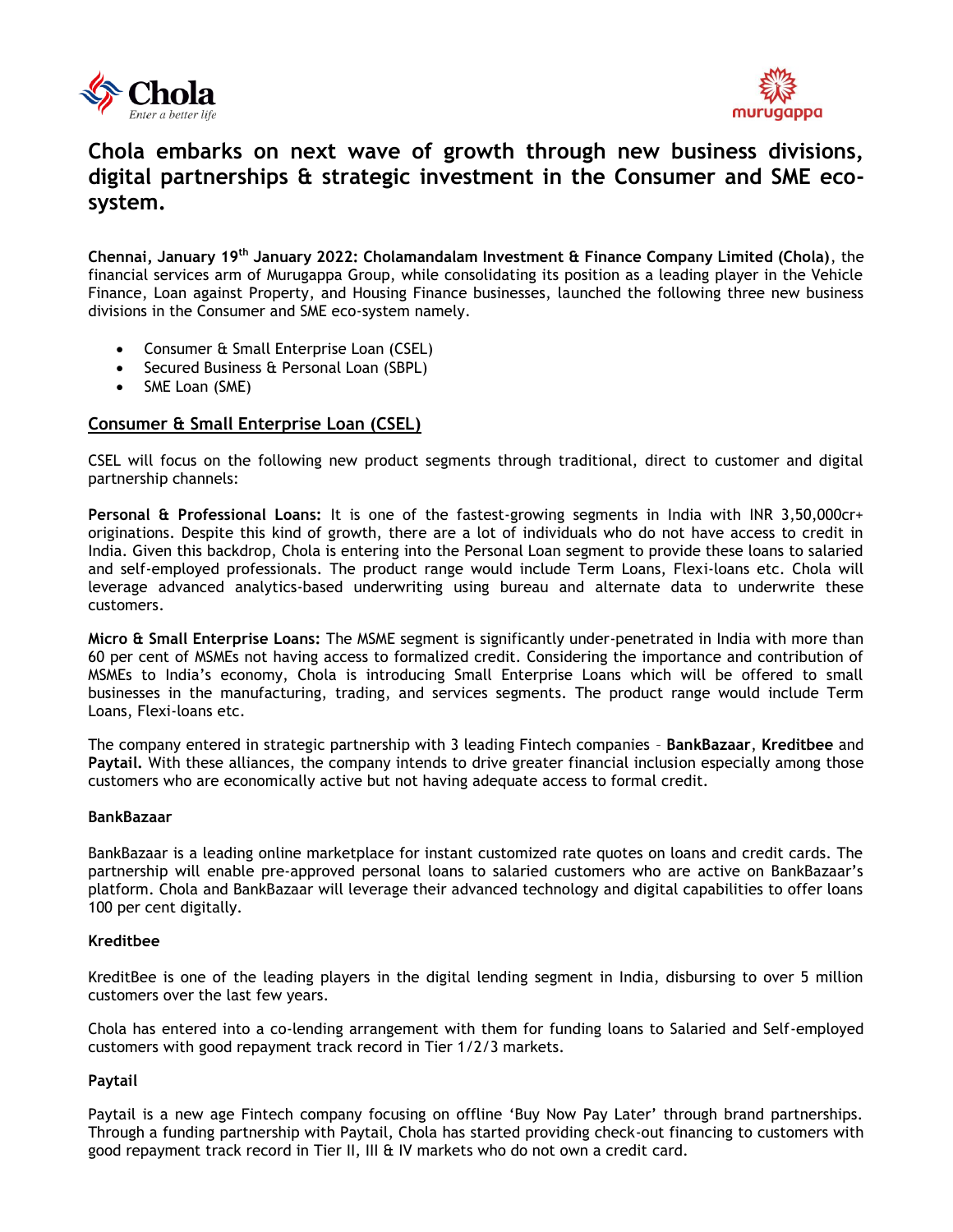



# **Secured Business & Personal Loan (SBPL)**

The SBPL vertical will offer loans to self-employed non-professionals, through traditional channels. These loans will enable small businesses like traders and service providers to meet their funding requirements for day-to-day operation and business improvements. These loans will create a positive impact in the lives of millions of informal micro-enterprise customers in India.

# **SME Loan**

SME will focus on the following businesses through traditional and digital partnership channels

- 1) Term loan and working capital Finance
- 2) Equipment Finance
- 3) Supply Chain Finance

The lending landscape for MSME business in India is undergoing a paradigm shift with access to reliable data such as E-way bills, GST details etc. enabling robust underwriting of such customers. This has opened a large opportunity for players like Chola who have physical presence across India to capitalise on this opportunity. Through the SME vertical, Chola, will focus on providing term loans, working capital finance, equipment finance and supply chain finance to SME customers.

*Speaking on the above, Mr. Vellayan Subbiah, Chairman, Cholamandalam Investment & Finance Company Ltd said, "We are excited to launch three new business divisions in the Consumer and SME eco-system spaces. We have also partnered with leading Fintech companies – BankBazaar, Kreditbee and Paytail. All these brands come with a culture of innovation and excellence, and proven track records in their respective domains. We are confident that these initiatives and partnerships will go a long way in helping us towards making our products and services easily available to our potential customers. The company is also in advanced discussions with many more Fintechs & digital ecosystem partners for sourcing of personal loans, professional loans, Micro & Small business loans and BNPL. The company is expecting to go live with these partnerships over the next 3-4 months". "The broader plan is to leverage our 40+ years of lending experience and 1100+ branch network to grow each segment rapidly over the next few years. We believe that these partnerships will help us in large scale customer acquisition and drive our next wave of growth," adds Mr. Subbiah.*

*Mr. Adhil Shetty, CEO of BankBazaar.com said* "*At BankBazaar, our aim has always been to leverage technology to digitize the customer journey at every step and make the entire customer experience seamless. In keeping with this vision, we are happy to partner with one of India's largest NBFCs, Chola Finance, to enable customers access personal loans through a 100% digital journey.*"

*Mr. Madhusudan Ekambaram, CEO of Kreditbee said "As we scale up in pursuit of our vision to make personal finance easy & accessible to the youth of India, we look to co-operate with like-minded partners. I'm happy to ascertain that our engagement with Cholamandalam Investment and Finance Company has been one of our key initiatives, and we look forward to continue expanding on the same as we move along."*

*Mr. Vikas Garg, Co-Founder of Paytail said "BNPL in offline retail is a \$300bn universe and massively untapped especially in the long tail. The market has at least a 6X growth potential of what it is today and will continue to define the growth trajectory of India's overall retail. We at Paytail are very happy to partner with Chola with a shared mission and vision for the space. Together we are going to write the biggest BNPL story of the country"*

## **Investment in Payswiff Technologies Pvt Ltd**

Chola has entered into an agreement to make a strategic investment in the equity shares of Payswiff Technologies Private Limited (Payswiff) up to a sum not exceeding Rs.450 crores in one or more tranches. The total investment will result in the Company holding about 70% of the equity capital of Payswiff on a fully diluted basis and Payswiff will become a subsidiary of Chola. Payswiff is a leading POS provider in India enabling online payment gateway services for e-commerce businesses and providing e-commerce solutions with a total merchant base of 3 lakh+ small to mid-sized merchants like supermarkets, medical stores etc.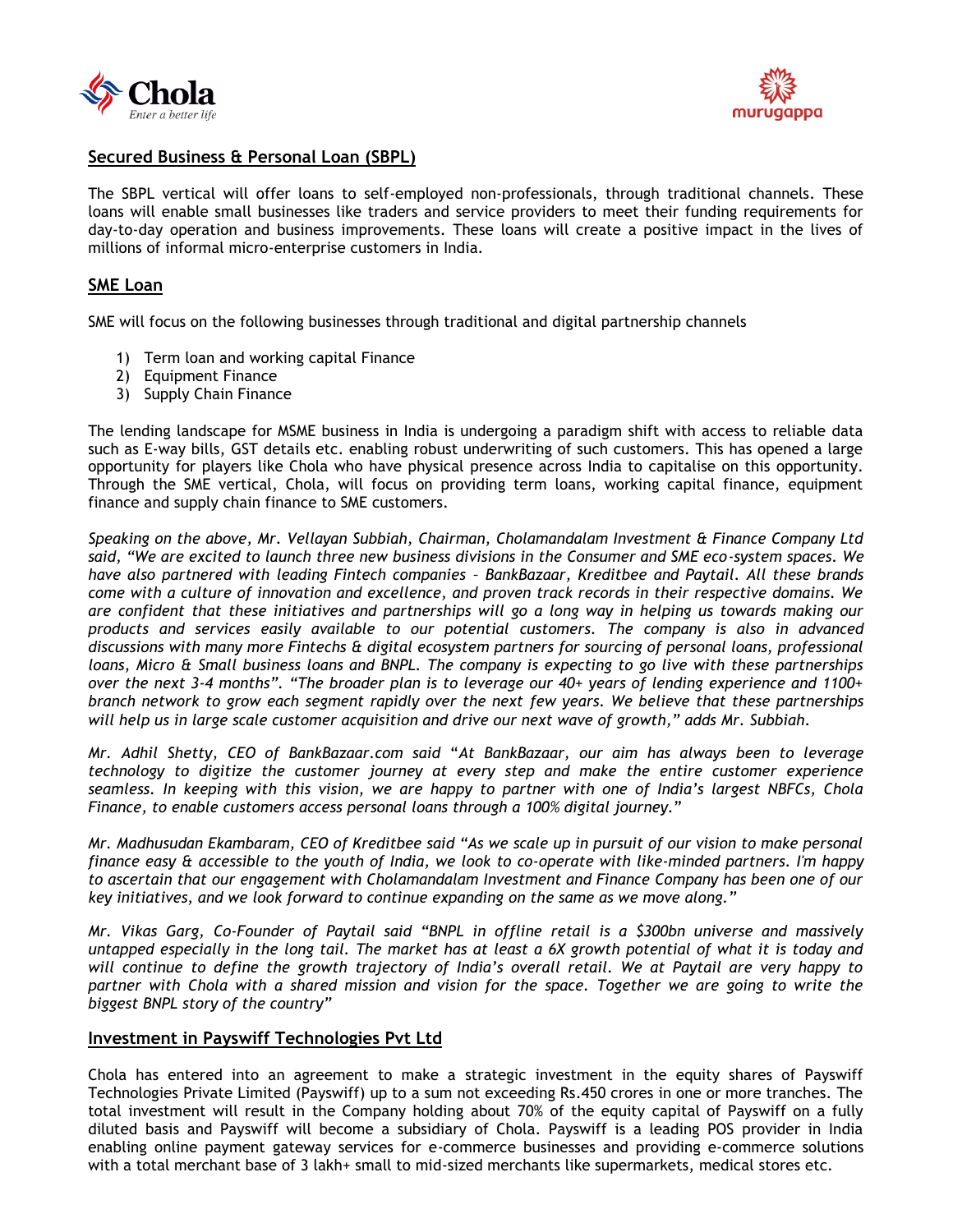



*"Chola will become the majority investor in Payswiff post-investment transaction and will be uniquely positioned amongst NBFCs to offer a comprehensive product offering to meet end to end needs of MSMEs including Lending, Payment solutions, Neo banking and many other value-added services. This acquisition proposal is in line with the long-term strategy of the company to explore and expand in the entire lending ecosystem particularly in the MSME segment. Payswiff being a company forming part of the digital and technology ecosystem in the MSME segment is expected to add value to the existing Chola ecosystem. This investment will provide a platform to build new-age MSME offering at scale and access to the MSME network across the country." said Mr Subbiah.* 

*Mr. Prabhuram, Founder, MD & CEO of Payswiff said "India is amidst a historical Fintech revolution where we are seeing rapid and massive adoption of digital payment systems by consumers, merchants as well as banks. We are excited to join hands with Chola, one of the largest NBFCs in India. This presents us a unique opportunity to jointly work in leveraging strengths and gives us the power and ability to be at the forefront of driving innovation and transform India's financial and banking services."*

# **About Chola**

Cholamandalam Investment and Finance Company Limited (Chola), incorporated in 1978 as the financial services arm of the Murugappa Group. Chola commenced business as an equipment financing company and has today emerged as a comprehensive financial services provider offering vehicle finance, home loans, home equity loans, SME loans, investment advisory services, stock broking and a variety of other financial services to customers.

Chola's vision has always been to enable customers enter a better life. The company has a growing clientele of over 16 lakh happy customers across the nation. Ever since its inception and all through its growth, Chola has kept a clear sight of its values. The basic tenet of these values is a strict adherence to ethics and a responsibility to all those who come within its corporate ambit - customers, shareholders, employees, and society.

Chola operates from 1137 branches across India with assets under management above INR 75,000 Crores. The subsidiaries of Chola are Cholamandalam Securities Limited (CSEC), Cholamandalam Home Finance Limited (CHFL). For more details, please visit [www.cholamandalam.com](http://www.cholamandalam.com/)

## **About Murugappa Group**

Founded in 1900, the INR 417 Billion (41,713 Crores) Murugappa Group is one of India's leading business conglomerates. The Group has 29 businesses including ten listed Companies traded in NSE & BSE. Headquartered in Chennai, the major Companies of the Group include Carborundum Universal Ltd., CG Power and Industrial Solutions Ltd., Cholamandalam Financial Holdings Ltd., Cholamandalam Investment and Finance Company Ltd., Cholamandalam MS General Insurance Company Ltd., Coromandel International Ltd., Coromandel Engineering Company Ltd., E.I.D. Parry (India) Ltd., Parry Agro Industries Ltd., Shanthi Gears Ltd., Tube Investments of India Ltd. and Wendt (India) Ltd.

The Group holds leadership position in several product lines including Abrasives, Technical Ceramics, Electro Minerals, Auto Components & Systems, Bicycles, Fertilisers, Sugar, Tea and Spirulina (Nutraceuticals). The Group has forged strong alliances with leading international companies such as Groupe Chimique Tunisien, Foskor, Mitsui Sumitomo, Morgan Advanced Materials, Yanmar & Co. and Compagnie Des Phosphat De Gafsa (CPG). The Group has a wide geographical presence all over India and spanning 6 continents.